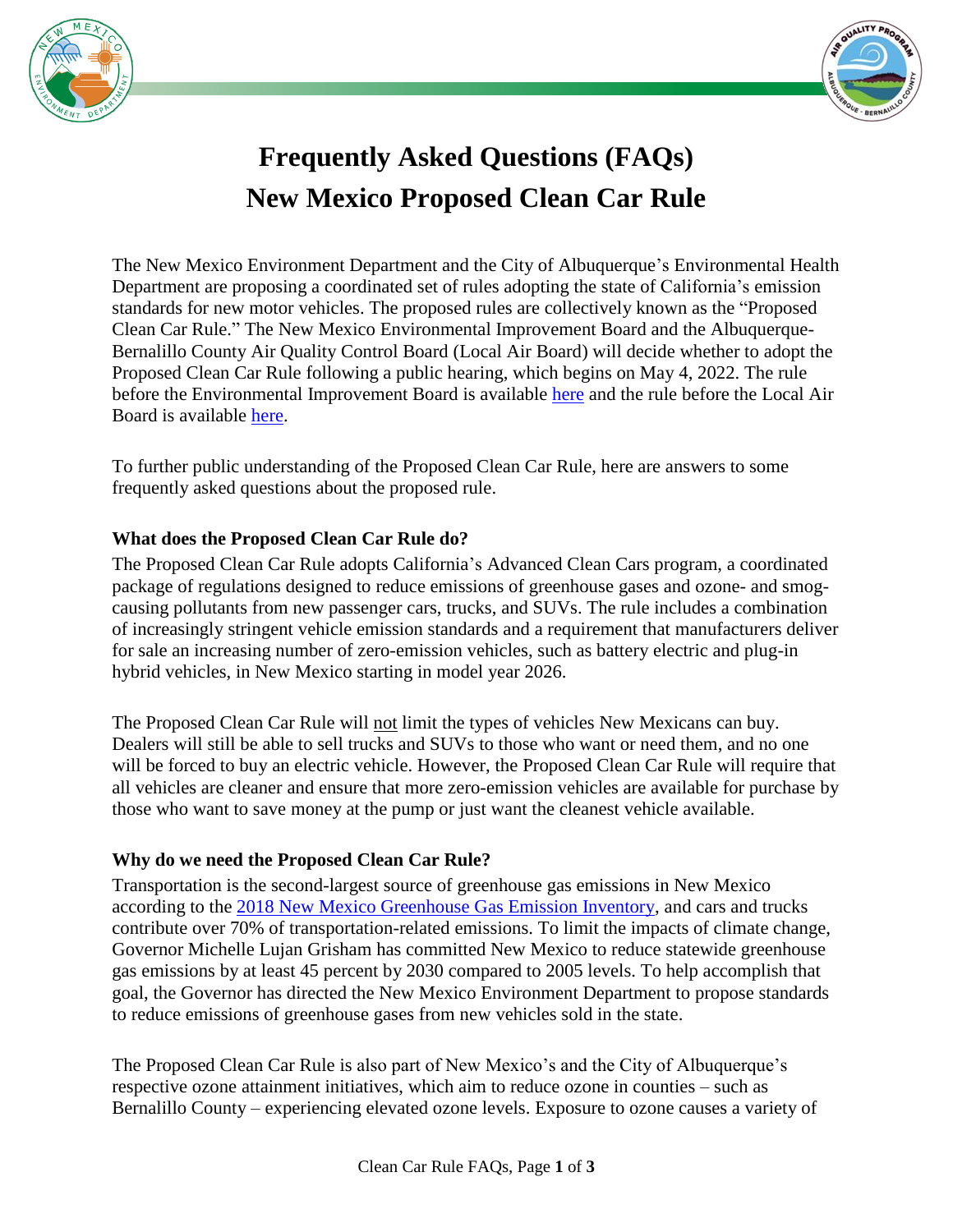



respiratory health effects, including coughing, wheezing, and shortness of breath, and can aggravate lung diseases such as asthma. Cars and trucks are a major source of the pollutants that form ozone, which is the main ingredient in smog.

## **Whom does the Proposed Clean Car Rule affect?**

The Proposed Clean Car Rule mainly affects auto manufacturers, which will be required to deliver for sale in New Mexico vehicles that meet the standards in the rule, including delivering an increasing number of zero-emission vehicles for dealers to sell. The Proposed Clean Car Rule also affects:

- dealers, which will only be able to sell or lease vehicles that meet the Proposed Clean Car Rule standards (unless the vehicle will be registered in a different state);
- car rental companies, which will only be able to rent vehicles that meet the standards (unless the final destination of the rental vehicle is outside of New Mexico); and
- individuals, who will only be able to register and title new vehicles that meet the standards.

#### **To what vehicles does the Proposed Clean Car Rule apply?**

The Proposed Clean Car Rule only applies to new 2026 and subsequent model year passenger cars, trucks, and SUVs. The Proposed Clean Car Rule considers a new vehicle as one with 7,500 miles or fewer on the odometer. The Proposed Clean Car Rule does not apply to heavy-duty vehicles, such as semi-trucks, or to used vehicles. The Proposed Clean Car Rule also exempts certain vehicles from the standards, such as but not limited to inherited vehicles, custom show vehicles, and farm equipment.

#### **Where does the Proposed Clean Car Rule apply?**

The Proposed Clean Car Rule will apply statewide, as required by the federal Clean Air Act. The Proposed Clean Car Rule will be administered and enforced primarily by the New Mexico Environment Department and not the City of Albuquerque Environmental Health Department.

#### **When does the Proposed Clean Car Rule go into effect?**

If the Proposed Clean Car Rule is adopted, the new standards will go into effect starting with model year 2026 vehicles, which will begin arriving in dealer showrooms sometime in 2025. However, the Proposed Clean Car Rule incentivizes manufacturers to deliver zero-emission vehicles earlier than that, which means more electric and plug-in hybrid vehicles could begin arriving in dealer showrooms as early as July 2022.

#### **Will the Proposed Clean Car Rule standards be different in Albuquerque/Bernalillo County than for the rest of New Mexico?**

No, the Proposed Clean Car Rule has one set of standards for a single, statewide motor vehicle emission program but the local rule will have some differences, like granting the City of Albuquerque Environmental Health Department inspection authority along with the New Mexico Environment Department. The state and local rules are identical in many respects, but to the